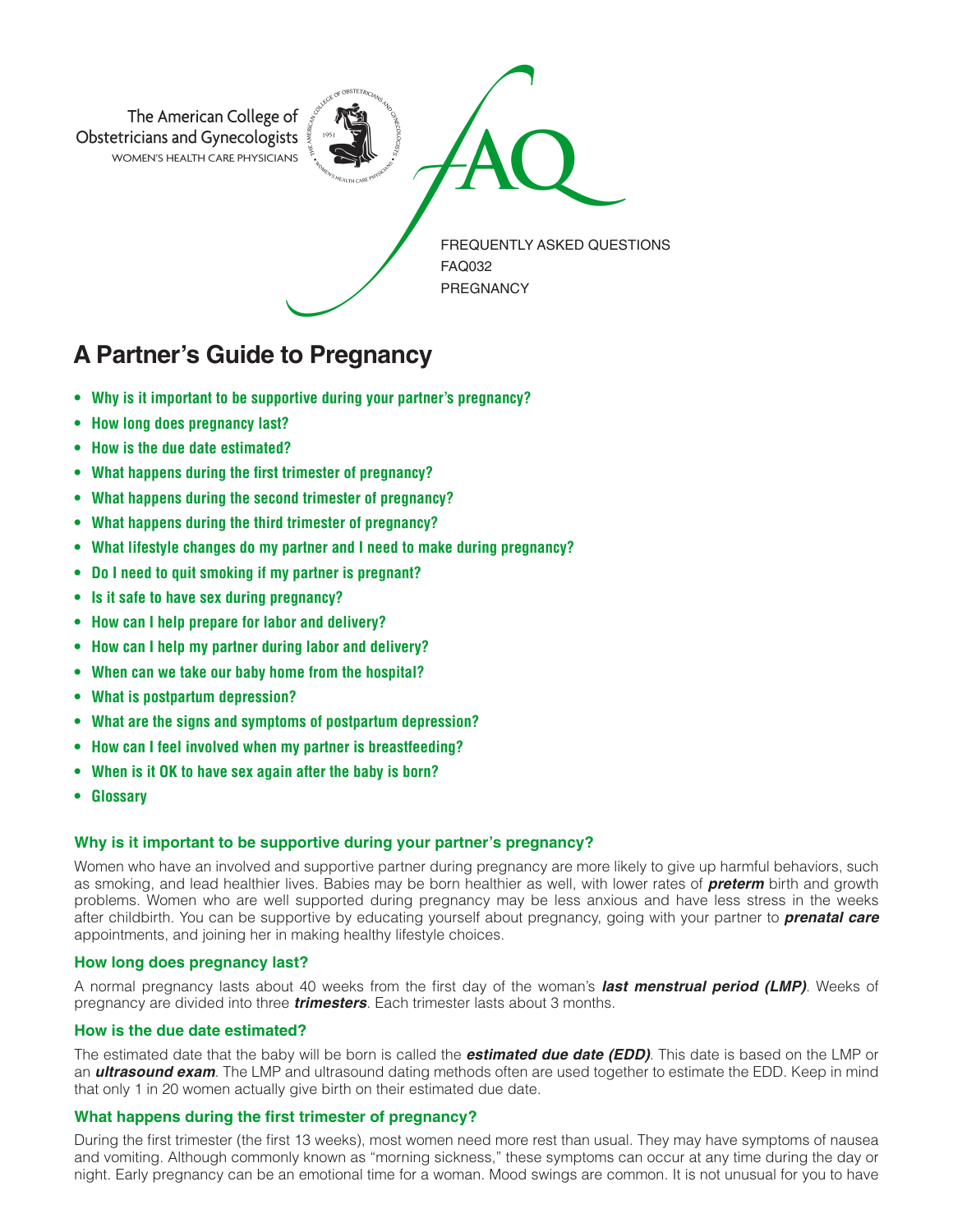ups and downs as well. Pregnancy and parenthood are huge life changes, and it can take time for you to adjust. Listen to your partner and offer support.

# **What happens during the second trimester of pregnancy?**

For most women, the second trimester of pregnancy (weeks 14–27) is the time they feel the best. As your partner's abdomen grows, the pregnancy becomes more obvious. Many women begin to feel better physically. Energy levels improve, and morning sickness usually goes away. Your partner will start to feel the baby move. This typically happens at about 20 weeks of pregnancy, but it can happen earlier or later.

Many couples take childbirth classes at the hospital where they plan to have the baby. Classes are a great way to learn what to expect during labor and delivery and how to support your partner during childbirth. You also can meet and talk with other expecting parents.

#### **What happens during the third trimester of pregnancy?**

The last trimester (weeks 28–40) usually is the most uncomfortable for your partner. It also can be a very busy time as you prepare for the baby. Your partner may feel discomfort as the baby grows larger and her body gets ready for the birth. She may have trouble sleeping, walking quickly, and doing routine tasks. It is normal for both of you to feel excited and nervous.

#### **What lifestyle changes do my partner and I need to make during pregnancy?**

Your partner needs to make her health a top priority during pregnancy, and you can support her by doing this too. Eat healthy meals together, and make sure that she gets plenty of rest. Exercise during pregnancy also is important. It is especially important for your partner to avoid harmful substances such as smoking, alcohol, and illegal drugs.

No amount of alcohol is considered safe during pregnancy. Illegal drugs, such as heroin, cocaine, methamphetamines, and prescription drugs used for a nonmedical reason, can harm a developing baby. And although marijuana is legal in some states, its use is not recommended during pregnancy. Women who use these substances may have other unhealthy behaviors, such as poor nutrition, that are known to be harmful during pregnancy.

#### **Do I need to quit smoking if my partner is pregnant?**

You and your partner should both avoid smoking. Smoking during pregnancy increases the risk of fetal growth problems and preterm birth. Secondhand smoke also is harmful. Pregnant women who breathe in secondhand smoke have an increased risk of having a low-birth-weight baby. Infants and children who are around secondhand smoke have higher rates of asthma attacks, respiratory infections, ear infections, and *sudden infant death syndrome (SIDS)* than those who are not. For all of these reasons, smoking should not be allowed in your home or car.

## **Is it safe to have sex during pregnancy?**

Unless your partner's *obstetrician* or other health care professional has told her otherwise, you can have sex throughout pregnancy. You may need to try new positions as your partner's belly grows. Also, keep in mind that intercourse may be uncomfortable at times for your partner.

# **How can I help prepare for labor and delivery?**

There is plenty you can do to help make labor and delivery go as smoothly as possible:

- Tour the hospital. The tour is a good time to ask about the hospital's policies on who can be in the room during labor and delivery, whether you can stay overnight in the room, and if you can take pictures or videotape the birth. Also ask about parking areas at the hospital and where to check in.
- Install a rear-facing car seat. You cannot take your baby home unless you have an infant car seat. Plan to get a rearfacing car seat well before the due date and make sure it is installed correctly. The "Parents Central" web site at www. safercar.gov offers tips on choosing and installing the car seat that is best for your baby.
- Get vaccinated. If it is flu season (October to May), get a flu shot. The Centers for Disease Control and Prevention and the American College of Obstetricians and Gynecologists recommend that everyone 6 months of age and older get the flu vaccine each year. They also recommend that everyone who will be in contact with the baby receive a dose of the *tetanus toxoid, reduced diphtheria toxoid, and acellular pertussis (Tdap) vaccine* at least 2 weeks before.

### **How can I help my partner during labor and delivery?**

During this time, you can

- help distract your partner by playing games with her or watching a movie during early labor
- take short walks with her, unless she has been told to stay in bed
- time her contractions
- massage her back and shoulders between contractions
- offer comfort and words of support
- encourage her during the pushing stage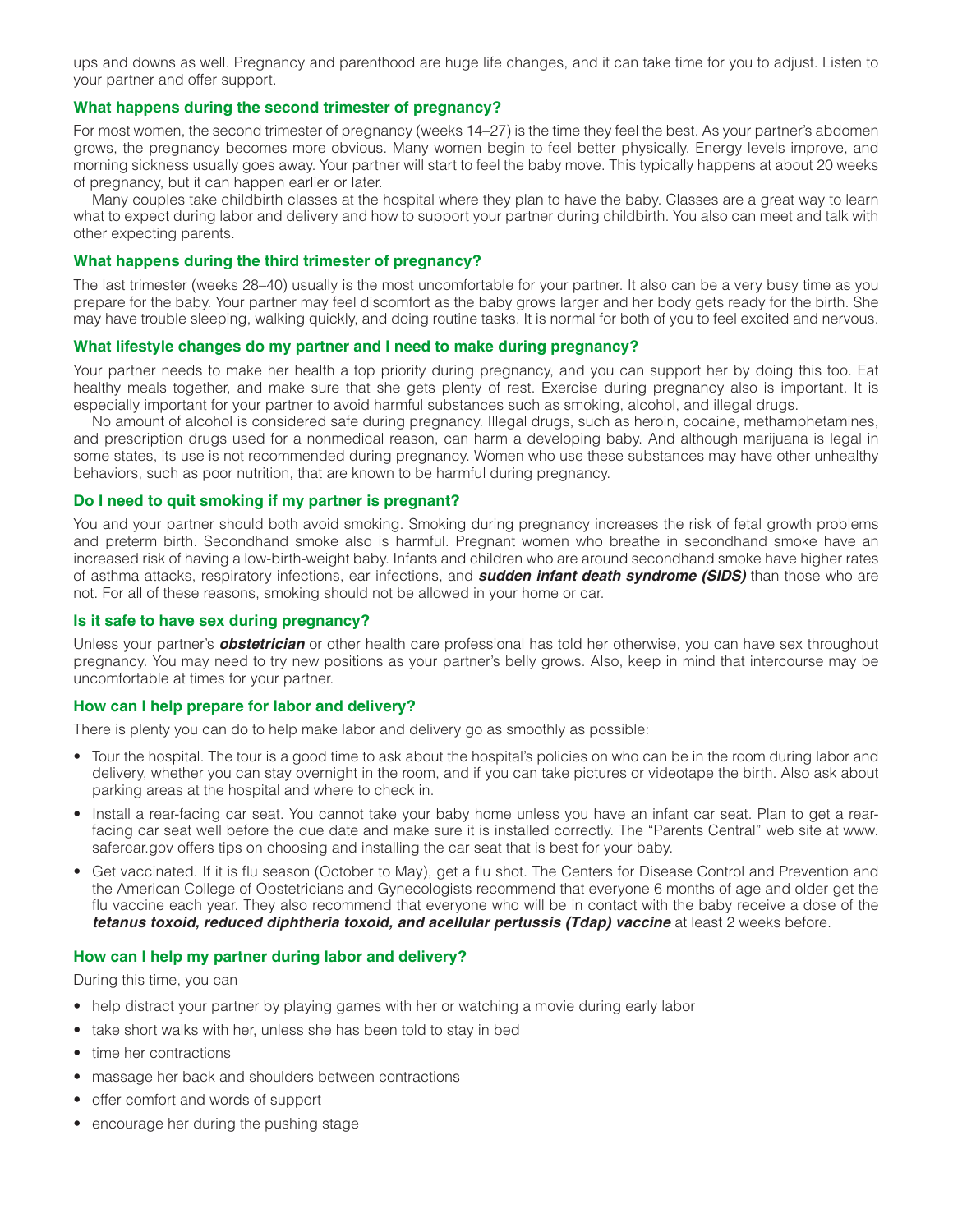Some partners decide not to attend the labor and birth. Even if you are not in the room, your partner will get plenty of help during labor and delivery from the hospital staff. Friends or family members can offer support. You also can hire a childbirth assistant called a *doula*.

# **When can we take our baby home from the hospital?**

After the baby is born, you most likely can take your new family home after 1–2 days. If your partner had a *cesarean delivery*, she and the baby may need to stay in the hospital longer.

# **What is postpartum depression?**

It is very common for new mothers to feel sad, upset, or anxious after childbirth. Many have mild feelings of sadness called *postpartum* blues or "baby blues." When these feelings are more extreme or last longer than a week or two, it may be a sign of a more serious condition known as *postpartum depression*. Often, women with postpartum depression are not aware they are depressed. It is their partners who first notice the signs and symptoms.

# **What are the signs and symptoms of postpartum depression?**

The following are signs of postpartum depression:

- The baby blues do not start to fade after about 1 week, or the feelings get worse.
- She has feelings of sadness, doubt, guilt, or helplessness that seem to increase each week and get in the way of her normal routine.
- She is not able to care for herself or her baby.
- She has trouble doing tasks at home or on the job.
- Her appetite changes.
- Things that used to bring her pleasure no longer do.
- Concern and worry about the baby are too intense, or interest in the baby is lacking.
- She feels very panicked or anxious. She may be afraid to be left alone with the baby.
- She fears harming the baby. These feelings may lead to guilt, which makes the depression worse.
- She has thoughts of self-harm or suicide.

If your partner shows any of these signs, tell her of your concerns. Listen to her and support her. Assist in getting her the professional help she may need.

You also should be aware that all new parents can have postpartum depression. Talk to a health care professional if you have any of the signs.

# **How can I feel involved when my partner is breastfeeding?**

Medical experts agree that breastfeeding provides the greatest health benefits for most women and their babies. Some partners feel left out when watching the closeness of breastfeeding. But if your partner has chosen to breastfeed, there are ways you can share in these moments:

- Bring the baby to her for feedings.
- Burp and change the baby afterward.
- Cuddle and rock the baby to sleep.
- Help feed your baby if your partner pumps her breast milk into a bottle.

# **When is it OK to have sex again after the baby is born?**

There is no set "waiting period" before a woman can have sex again after giving birth. Some health care professionals recommend waiting 4–6 weeks. The chances of a problem occurring, like bleeding or infection, are small after about 2 weeks following birth. If your partner has had an *episiotomy* or a tear during birth, she may be told to not have intercourse until the site has completely healed.

# **Glossary**

*Cesarean Delivery:* Delivery of a baby through surgical incisions made in the mother's abdomen and uterus.

*Doula:* A birth coach or aide who gives continual emotional and physical support to a woman during labor and childbirth.

**Episiotomy:** A surgical incision made into the perineum (the region between the vagina and the anus) to widen the vaginal opening for delivery.

**Estimated Due Date (EDD):** The estimated date that a baby will be born.

*Last Menstrual Period (LMP):* The date of the first day of the last menstrual period before pregnancy that is used to estimate the date of delivery.

**Obstetrician:** A physician who specializes in caring for women during pregnancy, labor, and the postpartum period.